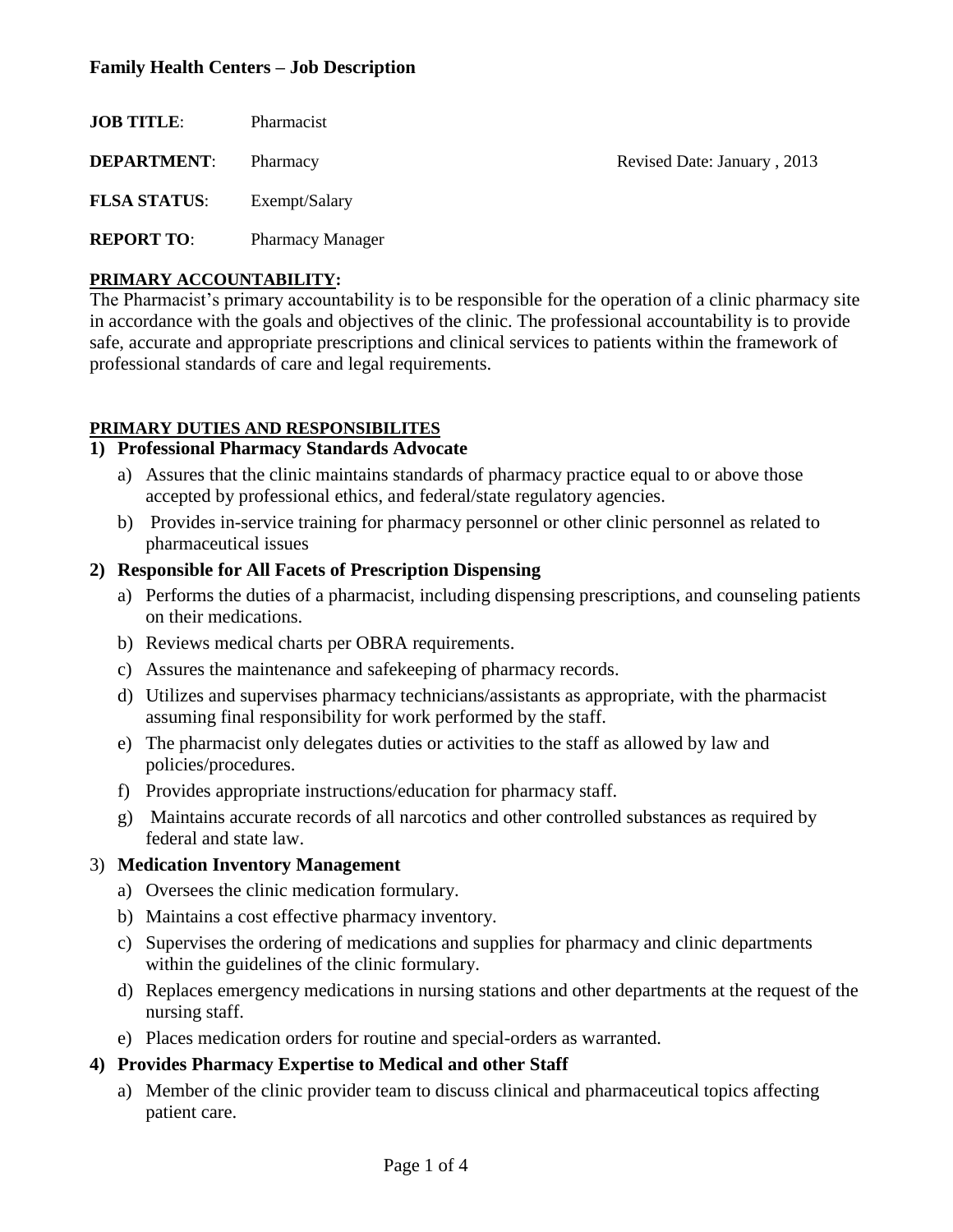- b) Provides drug and pharmacy information, as needed and requested, to medical providers and other clinic personnel
- c) Participates in quality assurance programs and projects supporting the vision and mission of the pharmacy and clinic.
- d) Assists with training and orientation of new pharmacy employees or students.

# **5) Attendance:**

- a) Ensures attendance and hours worked are accurately recorded in a computerized time-keeping software system.
- b) Properly manages paid vacation and sick leave
- c) Responsible for regular, predictable attendance and to work hours as scheduled, which may include evenings or weekends

# **GENERAL DEVELOPMENT**

- 1. Job duties require the ability to work independently and as part of a team
- 2. Job responsibilities require individual development of priorities for effective performance of duties, including re-prioritization in response to changes in circumstances
- 3. Employees are expected to devise effective solutions to situations encountered based on the general goals and objectives of the function
- 4. Work requires the incorporation of departmental/functional processes into the overall functioning of the organization
- 5. Duties require drawing conclusions using inference and logic, which may be different than the conclusions that could be drawn by others
- 6. This position requires the exercise of management authority over other employees including Pharmacy Technicians, Medication Assistance Program Specialist, and Pharmacy Assistants.

# **PROFESSIONAL &TECHNICAL KNOWLEDGE**

Possesses advanced level general skills, including written and verbal communications skills, computational and computer skills, mathematical knowledge and pharmaceutical knowledge acquired through completion of a Bachelor's Degree or Doctor of Pharmacy Degree

# **LICENSE AND CERTIFICATION**

Washington State Pharmacist License is required

# **TECHNICAL SKILLS**

- 1) Knowledge of medical information sources that are required for drug information provision and reporting
- 2) Ability to use MTM platform software for clinical services and billing
- 3) Ability to prepare more complex documents in Microsoft Word, including creating tables, charts, graphs and other elements
- 4) Ability to use Microsoft Excel to analyze data, including the use of formulas, functions, lookup tables and other standard spreadsheet elements
- 5) Ability to develop sophisticated presentations in Microsoft PowerPoint, including the use of embedded objects, transitions and other elements
- 6) Knowledge of the Outlook program at a level to train others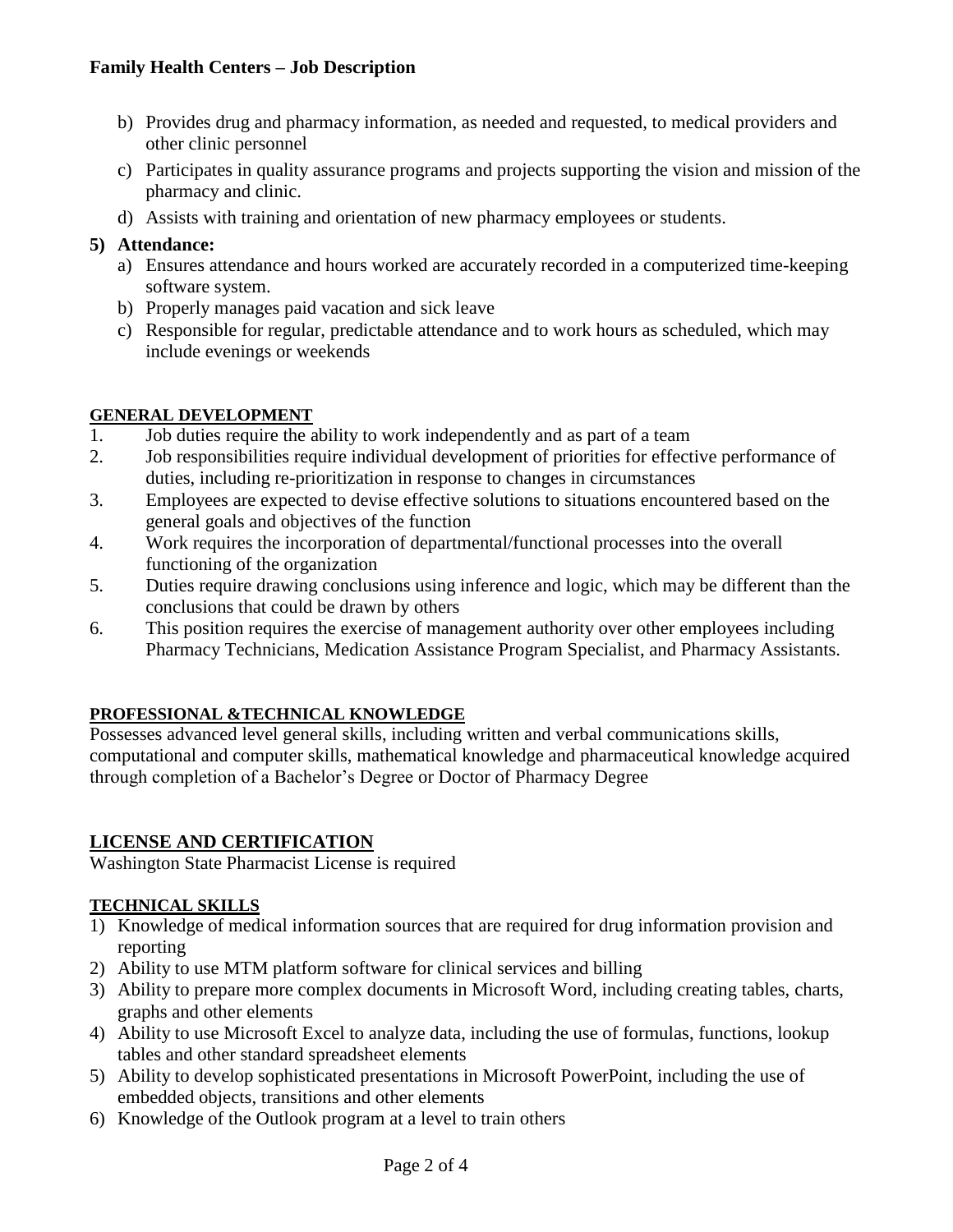#### **COMMUNICATION SKILLS**

Employee is required to effectively communicate using FHC's core values; the **Core Dimensions**

- a) **R**espect—using manners and appropriate language; maintaining a person's dignity and confidentiality; giving credit where due; asking others for their input and feedback
- b) **E**mpathy—to show someone you understand what they are feeling without judgment; engaged listening with no distractions; acknowledgment and paraphrasing; eye contact
- c) **G**enuineness—tone of voice and body language are congruent; showing consistent behaviors over time; integrity (follow-through and follow-up); humility (admitting when a mistake is made)
- d) **S**pecificity—what details can you give so someone knows what "excellence" looks like; models or samples; one-on-one mentoring; alternate plans
- 2) Job duties require the employee to effectively communicate their opinions and extrapolations of information they collect and synthesize/analyze
- 3) Employees are required to negotiate resolutions to complex situations which may be inherently adversarial
- 4) Employees must determine appropriate methods of communicating information through the use of tables, graphs, charts and other visual forms
- 5) Must communicate complex medical information to other heathcare providers and non-medical personnel in an understandable and succinct manner.

#### **WORK ENVIRONMENT**

Work is performed in a clinic pharmacy environment

| <b>Physical Requirements</b>                        | N/A | Rarely<br>$(1-12%)$ | Occasionally<br>$(13-33%)$ | Frequently<br>$(34-66%)$ | Regularly<br>67-100%) |
|-----------------------------------------------------|-----|---------------------|----------------------------|--------------------------|-----------------------|
| <b>Standing</b>                                     |     |                     |                            |                          | x                     |
| <b>Walking</b>                                      |     |                     |                            |                          | x                     |
| <b>Climbing</b>                                     |     | $\mathbf{x}$        |                            |                          |                       |
| <b>Sitting</b>                                      |     |                     |                            | $\mathbf{x}$             |                       |
| <b>Stooping / Kneeling</b>                          |     | $\mathbf{x}$        |                            |                          |                       |
| Lift/Carry up to 15 lbs.                            |     | $\mathbf{x}$        |                            |                          |                       |
| Lift/Carry up to 30 lbs.                            |     | $\mathbf{x}$        |                            |                          |                       |
| Lift/Carry up to 50 lbs.                            |     | $\mathbf{x}$        |                            |                          |                       |
| Push/Pull up to 25 lbs. of exertion                 |     | $\mathbf{x}$        |                            |                          |                       |
| Push/Pull up to 50 lbs. of exertion                 |     | $\boldsymbol{x}$    |                            |                          |                       |
| Work below waist level                              |     | $\mathbf{x}$        |                            |                          |                       |
| Work at waist to shoulder level                     |     |                     |                            |                          | x                     |
| Work above shoulder level                           |     |                     | x                          |                          |                       |
| Reach further than arm's length                     |     |                     | x                          |                          |                       |
| <b>Fingering</b>                                    |     |                     |                            |                          | $\mathbf{x}$          |
| <b>Grasping / Holding</b>                           |     |                     |                            |                          | x                     |
| <b>Talking</b>                                      |     |                     |                            |                          | x                     |
| Hearing                                             |     |                     |                            |                          | x                     |
| Seeing                                              |     |                     |                            |                          | x                     |
| Work in confined spaces                             |     |                     | x                          |                          |                       |
| <b>Exposed to extreme temperatures</b>              | x   |                     |                            |                          |                       |
| Operate tools or machinery (incl. office<br>equip.) |     |                     |                            |                          | $\mathbf x$           |
| Operate motorized vehicles/equipment                |     |                     | x                          |                          |                       |
| Work at heights balancing                           | x   |                     |                            |                          |                       |
| Use/exposed to hazardous substances                 |     |                     |                            |                          | x                     |

# **TYPICAL PHYSICAL DEMANDS**